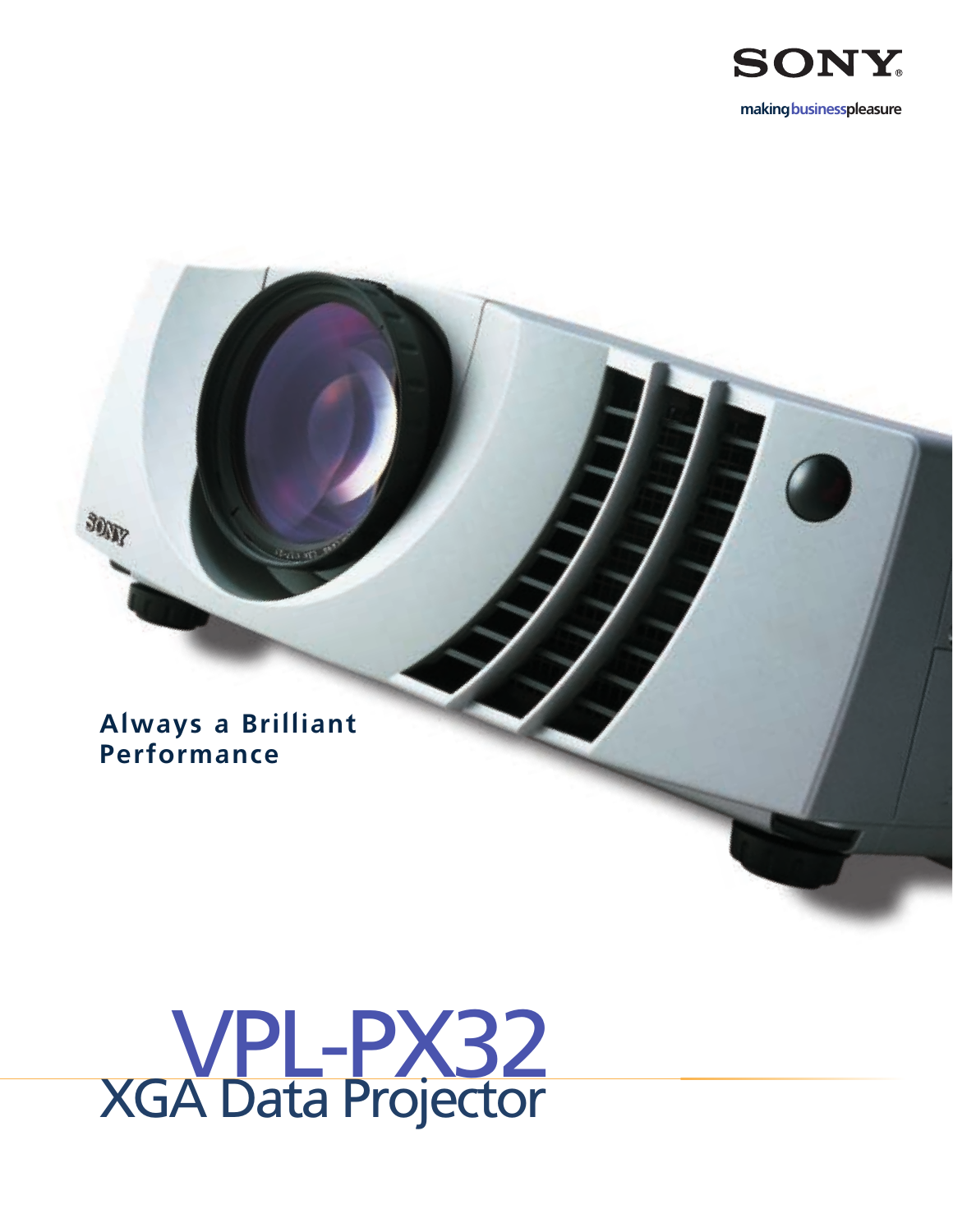# **Keys to Powerful Presentations**

*– provided by the Sony VPL-PX32 Projector*

# **Visuals**

### **Leave a lasting impression.**

*With 3000 ANSI lumens\* brightness, it is easy to view presentations in any environment. And the 3D Gamma Correction, RGB Enhancer, APA, and Digital Keystone features make pictures look their best.*

# **Audio**

### **Complete the experience.**

*A three-way stereo speaker system supports visuals for impactful presentations.*

# **Presentation tools**

### **Make life easier for you and your audience.**

*4-times Digital Zoom, laser pointer and mouse functions of the supplied remote control unit help make presentations run smoothly, and keep the audience involved. The main presentation tool – the projector – should go unnoticed. The VPL-PX32 is almost silent.* 

### **Flexibility**

### **With wide installation capabilities.**

*The VPL-PX32 can be mounted on a ceiling, on a floor or installed in a rear projection system. Combined with a choice of three optional lenses, it has the flexibility to be used in a wide range of installations. Plus, an extensive array of inputs supports virtually any signal source.*

# **For Powerful Presentations . . . the VPL-PX32**

\*ANSI lumen is a measuring method of the American National Standards Institute IT7.228. Since there is no uniform method of measuring brightness, specifications will vary among manufacturers.

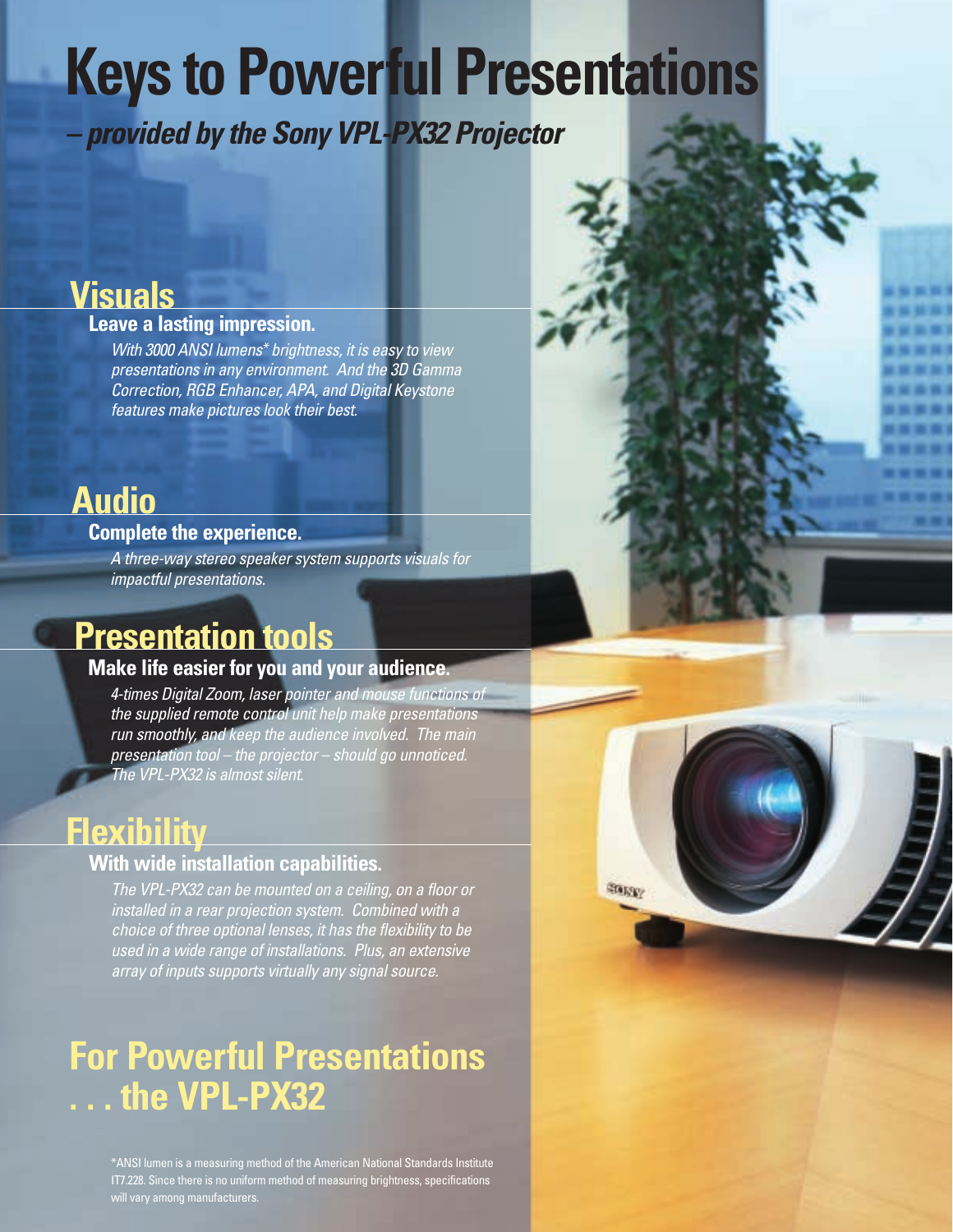# **Picture Quality**

*The VPL-PX32 produces excellent quality images, making a clear impression on the audience.*

#### **High Brightness**

With a new optical system incorporating Sony LCD panels and a 200 W UHP lamp, the VPL-PX32 offers an outstanding brightness of 3000 ANSI lumens. High-quality, high-contrast images can be projected even in high ambient light conditions.

#### **High Resolution**

--------------

Utilizing three 1.3-inch XGA LCD panels, reproduced images are clean and detailed.



#### **3D Gamma Correction**

The 3D Digital Gamma correction circuit provides superb gray scale reproduction and, at the same time, helps to improve overall picture uniformity.

#### **RGB Enhancer**

For a crisper RGB image, the VPL-PX32 is equipped with an RGB Enhancer function. A simple adjustment provides heightened image quality to match any image source – whether text, photos, or graphics.

#### **APA (Auto Pixel Alignment)**

Dot phase and image size or shift can be automatically adjusted to their optimal settings just by pressing the APA button.

# **Effective Presentations**

*The VPL-PX32 makes effective presentations as simple as possible with a variety of advanced features.*

#### **4-times Digital Zoom**

Any part of the projected image can be zoomed in during a presentation to assist in conveying a clear message.



#### **Quiet Operation**

The VPL-PX32 runs quietly with its advanced air discharge system. Presentations will run very smoothly without any disturbance.

#### **Useful Remote Control Unit**

The supplied remote control unit is equipped with keys to control various functions, providing smooth, persuasive presentations. It has an integrated mouse function for point-and-click control of a computer, and can also work as a laser pointer to direct the audience's attention and guide them through the presentation.



#### **Stereo Sound**

A three-way speaker system provides stereo sound to heighten the effectiveness of the presentations.

# **Versatile Input**

*The VPL-PX32 is equipped with multiple interfaces to meet the various demands for today's presentations.*

#### **Multiple Inputs**

With a built-in high-performance scan converter, the VPL-PX32 accepts a wide range of input signals: composite video, S video, Y/R-Y/B-Y, YPBPR and RGB video, as well as analog and digital computer signals. A variety of DTV signals (480/60p, 575/50p, 720/60p, 720/50p, 1080/60i and 1080/50i) are also fully supported to extend its potential.

#### **USB Compatibility**

The VPL-PX32 is equipped with a USB interface for plug-and-play connections with a variety of USB-ready devices. It can serve as a USB hub for daisy chain connection of multiple devices.

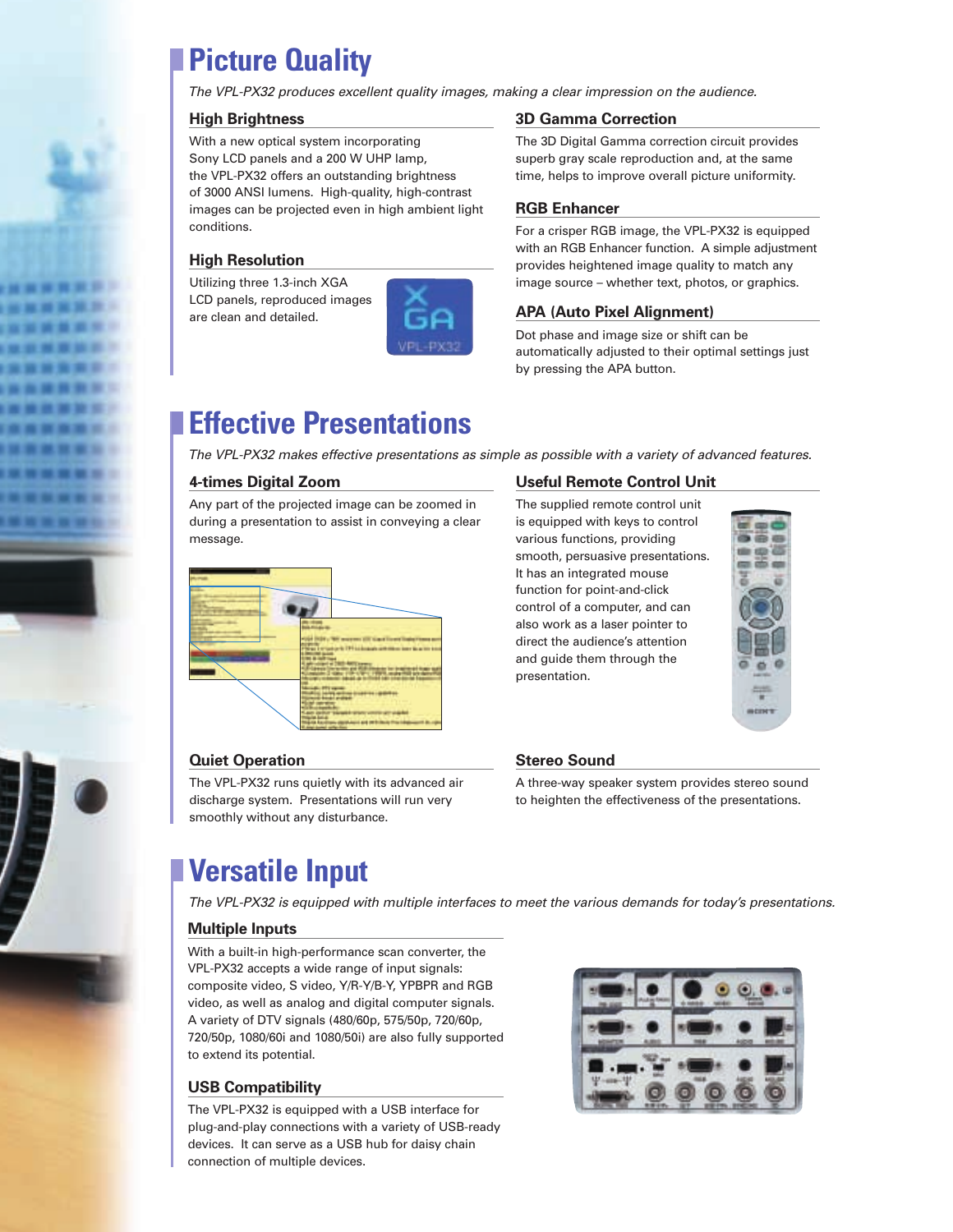

*The VPL-PX32 is designed for use in a variety of environments. Even with its portable design, it functions equally well when installed for ceiling, floor, or rear projection use.*

#### **Optional Lenses**

Three optional lenses are available, giving you the ability to customize the VPL-PX32 to perfectly suit any projection environment.



**VPLL-FM21** ■ Fixed short focus lens ■ Throw ratio\*: 0.9:1



**VPLL-ZM31** ■ 1.1 times zoom short focus lens ■ Throw ratio: 1.55-1.62:1



**VPLL-ZM101** ■ 1.5 times zoom long focus lens ■ Throw ratio: 3.35-4.9:1

*\*Throw ratio is the distance between the center of the projector lens and the screen, divided by the screen width.*

#### **Lamp Power Selection**

The lamp power of the VPL-PX32 is selectable via the onscreen Lamp Mode menu. When set to LOW, lamp life is approximately doubled and fan noise is further reduced. Yet the VPL-PX32 still produces an impressive 2250 ANSI lumens.

#### **Digital Keystone Adjustment**

Keystone distortion, caused when the projection angle is not properly calibrated, can be easily corrected within the wide adjustment range of +/- 20 degrees via the On-Screen Display.



#### **Help Menu**

The on-screen Help Menu of the VPL-PX32 will assist in trouble-shooting during operation.

#### **On-Screen Display**

The OSD for projector control is available in seven languages.

| mann<br>m           |  |
|---------------------|--|
| <b>SERVICE</b><br>m |  |
|                     |  |
|                     |  |
| ю<br>п              |  |
|                     |  |
|                     |  |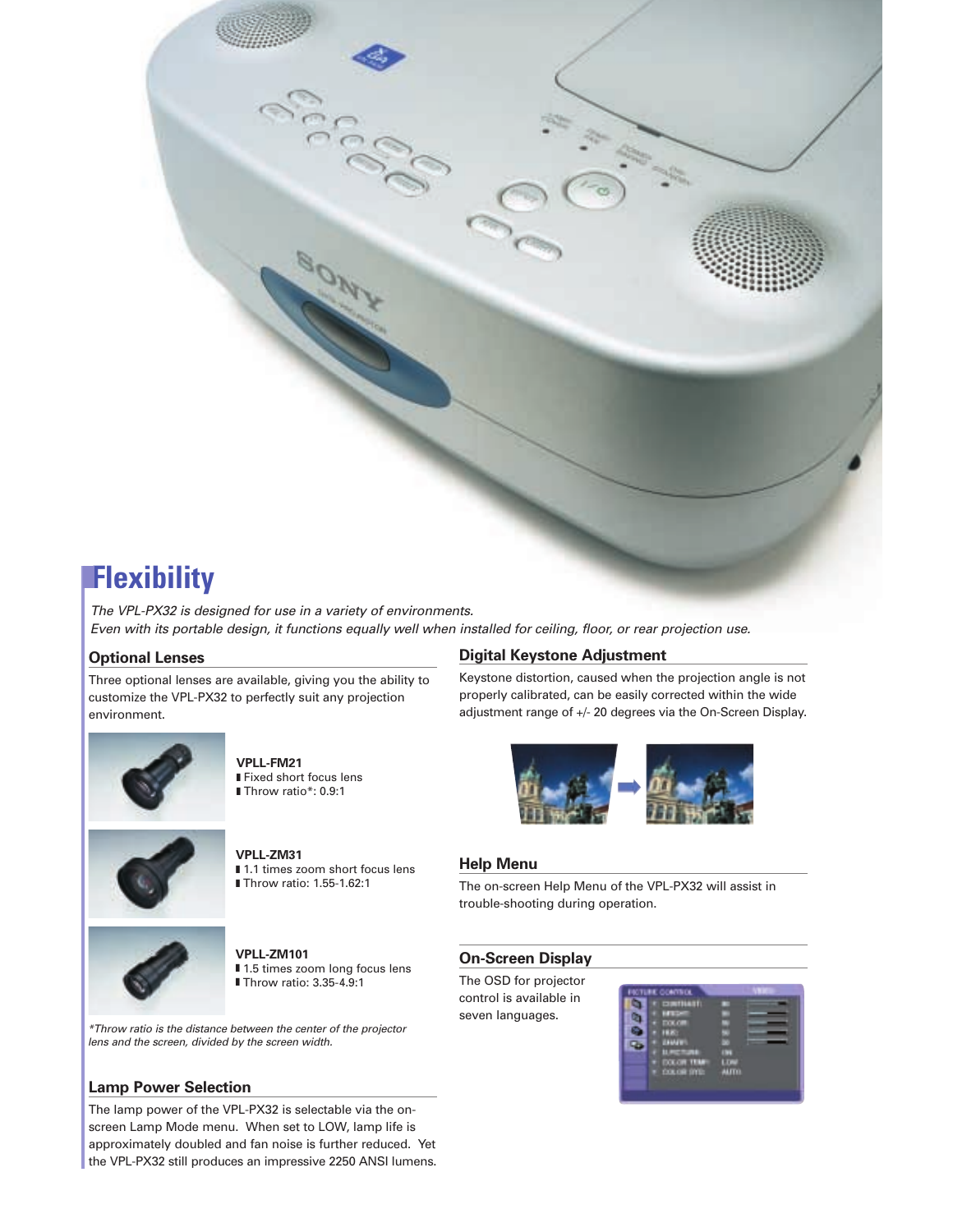